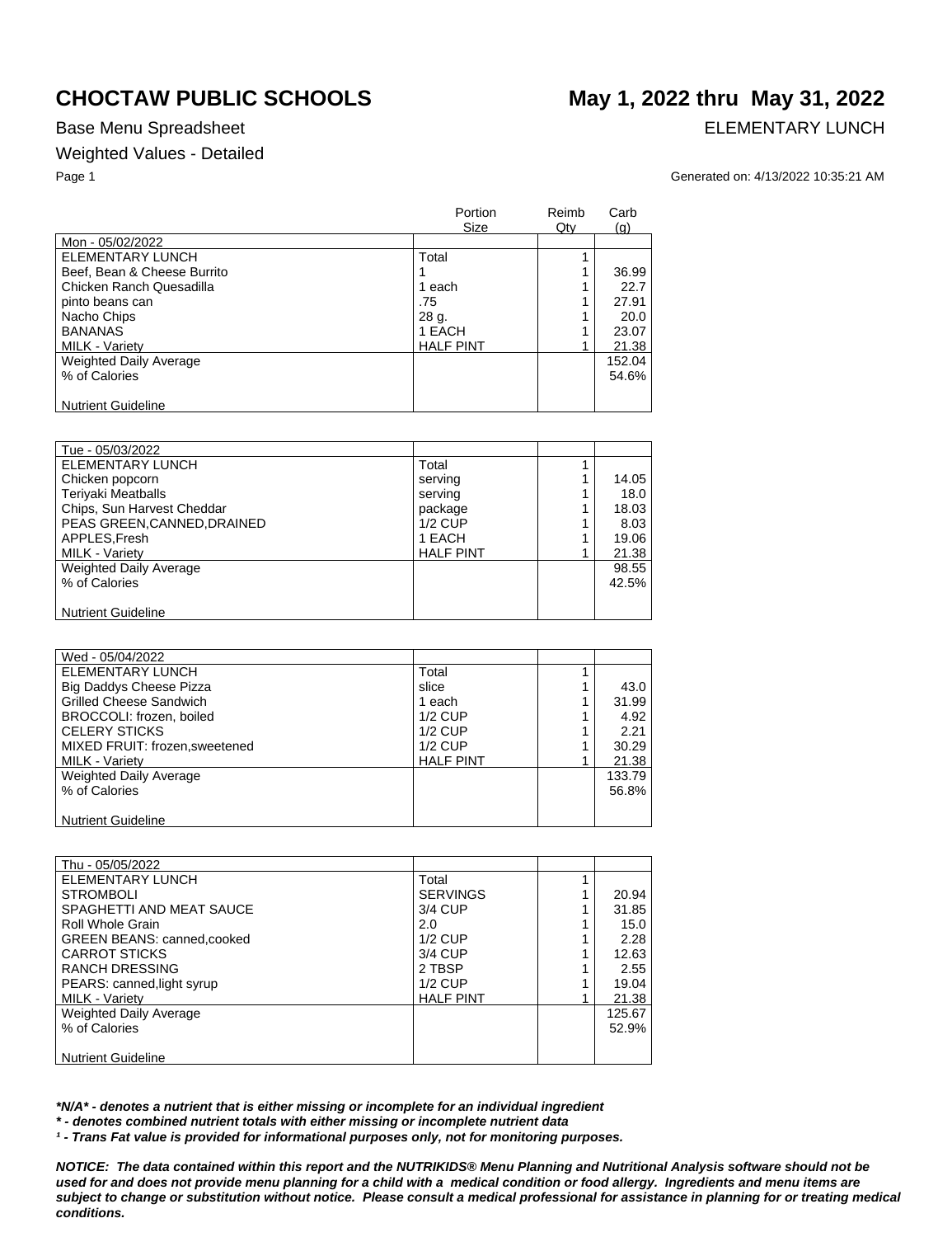### Base Menu Spreadsheet **ELEMENTARY LUNCH**

### Weighted Values - Detailed

# **CHOCTAW PUBLIC SCHOOLS May 1, 2022 thru May 31, 2022**

Page 2 Generated on: 4/13/2022 10:35:21 AM

|                              | Portion          | Reimb  | Carb   |
|------------------------------|------------------|--------|--------|
|                              | Size             | $Q$ ty | (q)    |
|                              |                  |        |        |
| Fri - 05/06/2022             |                  |        |        |
| ELEMENTARY LUNCH             | Total            |        |        |
| Corn Dog, All Meat           | corn dog         |        | 27.0   |
| Cheeseburger                 | 1 each           |        | 25.74  |
| FRENCH FRIES: oven heat      | serving          |        | 15.6   |
| SALAD, TOSSED: no dressing   | 1 CUP            |        | 5.61   |
| <b>RANCH DRESSING</b>        | 2 TBSP           |        | 2.55   |
| PEACHES: canned, light syrup | $1/2$ CUP        |        | 24.35  |
| <b>MILK - Varietv</b>        | <b>HALF PINT</b> |        | 21.38  |
| Weighted Daily Average       |                  |        | 122.22 |
| % of Calories                |                  |        | 45.9%  |
|                              |                  |        |        |
| <b>Nutrient Guideline</b>    |                  |        |        |

| Mon - 05/09/2022              |                  |        |
|-------------------------------|------------------|--------|
| ELEMENTARY LUNCH              | Total            |        |
| Chicken Burrito               |                  | 27.16  |
| Chili Pie                     | serving          | 22.77  |
| pinto beans can               | .75              | 27.91  |
| Nacho Chips                   | 28 g.            | 20.0   |
| <b>BANANAS</b>                | 1 EACH           | 23.07  |
| MILK - Variety                | <b>HALF PINT</b> | 21.38  |
| <b>Weighted Daily Average</b> |                  | 142.28 |
| % of Calories                 |                  | 44.9%  |
|                               |                  |        |
| <b>Nutrient Guideline</b>     |                  |        |

| Tue - 05/10/2022               |                  |        |
|--------------------------------|------------------|--------|
| <b>ELEMENTARY LUNCH</b>        | Total            |        |
| <b>GOULASH</b>                 | servings         | 17.1   |
| Roll Whole Grain               | 2.0              | 15.0   |
| Italian Sub                    |                  | 36.08  |
| <b>FRENCH FRIES: oven heat</b> | serving          | 15.6   |
| SALAD, TOSSED: no dressing     | 1 CUP            | 5.61   |
| <b>RANCH DRESSING</b>          | 2 TBSP           | 2.55   |
| PEARS: canned, light syrup     | $1/2$ CUP        | 19.04  |
| <b>MILK - Variety</b>          | <b>HALF PINT</b> | 21.38  |
| <b>Weighted Daily Average</b>  |                  | 132.35 |
| % of Calories                  |                  | 55.4%  |
|                                |                  |        |
| <b>Nutrient Guideline</b>      |                  |        |

| Wed - 05/11/2022                 |                  |       |
|----------------------------------|------------------|-------|
| ELEMENTARY LUNCH                 | Total            |       |
| Big Daddys Cheese Pizza          | slice            | 43.0  |
| Ham & Cheese Sandwich            | 1 each           | 29.81 |
| CORN: canned, yellow             | $1/2$ CUP        | 11.76 |
| Chips, Sun Harvest Cheddar       | package          | 18.03 |
| FRUIT COCKTAIL: canned, It syrup | $1/2$ CUP        | 18.07 |
| <b>MILK - Varietv</b>            | <b>HALF PINT</b> | 21.38 |

*\*N/A\* - denotes a nutrient that is either missing or incomplete for an individual ingredient*

*\* - denotes combined nutrient totals with either missing or incomplete nutrient data*

*¹ - Trans Fat value is provided for informational purposes only, not for monitoring purposes.*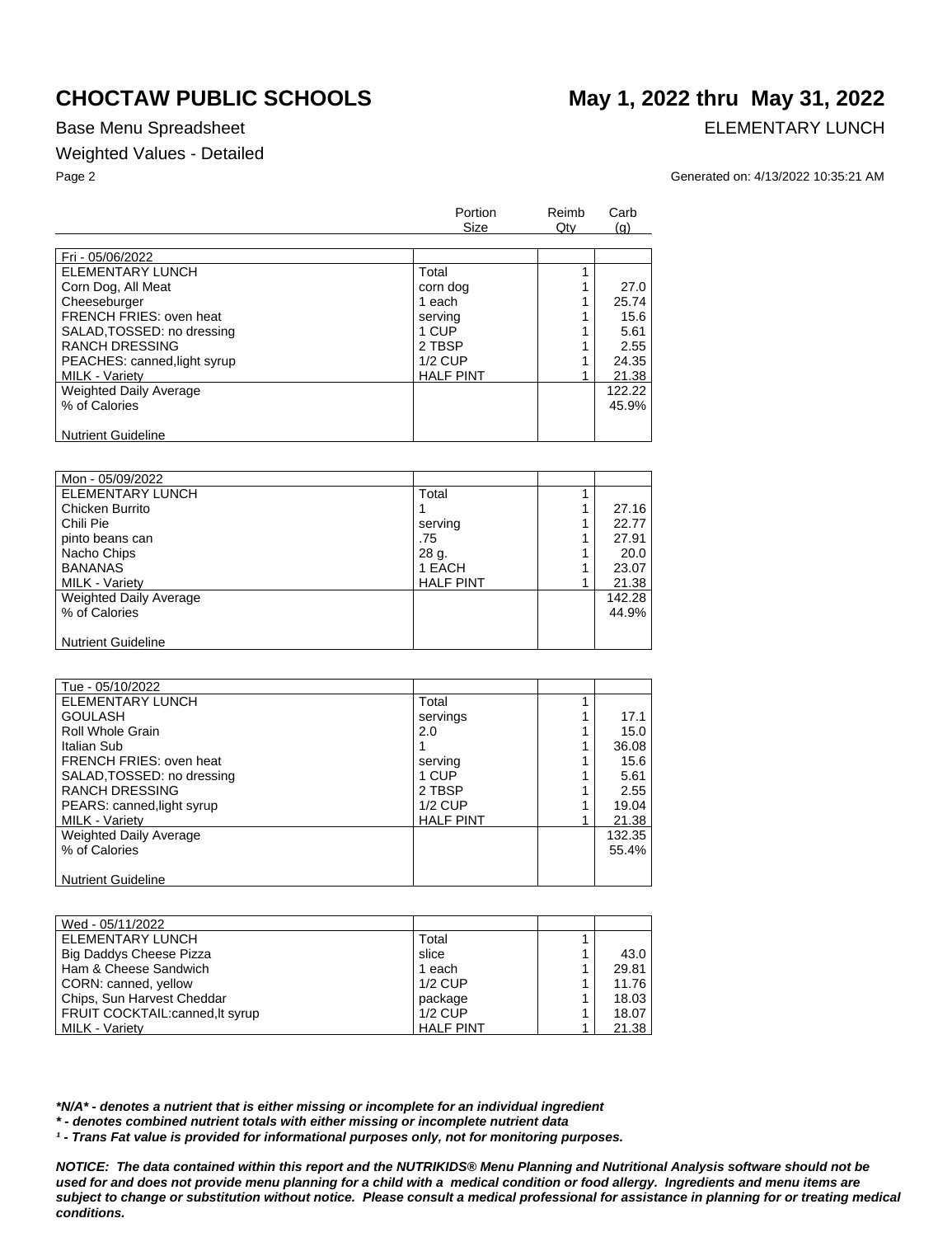### Base Menu Spreadsheet **ELEMENTARY LUNCH**

### Weighted Values - Detailed

# **CHOCTAW PUBLIC SCHOOLS May 1, 2022 thru May 31, 2022**

Page 3 Generated on: 4/13/2022 10:35:21 AM

|                                         | Portion<br>Size | Reimb<br>Qty | Carb<br>(g)     |
|-----------------------------------------|-----------------|--------------|-----------------|
| Weighted Daily Average<br>% of Calories |                 |              | 142.04<br>54.9% |
| <b>Nutrient Guideline</b>               |                 |              |                 |

| Thu - 05/12/2022                   |                  |        |
|------------------------------------|------------------|--------|
| ELEMENTARY LUNCH                   | Total            |        |
| Turkey, Sliced                     | serving          | 2.61   |
| <b>MEAT LOAF</b>                   | 3/4" SLICE       | 7.96   |
| MASHED POTATOES:flakes.mlk+but     | 3/4 CUP          | 8.56   |
| Gravy, Peppered                    | serving          | 31.75  |
| <b>GREEN BEANS: canned, cooked</b> | $1/2$ CUP        | 2.28   |
| <b>Roll Whole Grain</b>            | 2.0              | 15.0   |
| PEACHES: canned, light syrup       | $1/2$ CUP        | 24.35  |
| MILK - Variety                     | <b>HALF PINT</b> | 21.38  |
| Weighted Daily Average             |                  | 113.89 |
| % of Calories                      |                  | 46.9%  |
|                                    |                  |        |
| <b>Nutrient Guideline</b>          |                  |        |

| Fri - 05/13/2022              |                  |        |
|-------------------------------|------------------|--------|
| ELEMENTARY LUNCH              | Total            |        |
| Pizza Burger                  |                  | 24.08  |
| Corn Dog, All Meat            | corn dog         | 27.0   |
| <b>CARROT STICKS</b>          | 1 CUP            | 16.84  |
| <b>RANCH DRESSING</b>         | 2 TBSP           | 2.55   |
| <b>WATERMELON, CHUNKS</b>     | 1 CUP            | 12.08  |
| <b>MILK - Variety</b>         | <b>HALF PINT</b> | 21.38  |
| <b>Weighted Daily Average</b> |                  | 103.93 |
| % of Calories                 |                  | 44.9%  |
|                               |                  |        |
| <b>Nutrient Guideline</b>     |                  |        |

| Mon - 05/16/2022                  |                  |        |
|-----------------------------------|------------------|--------|
| ELEMENTARY LUNCH                  | Total            |        |
| <b>TACO BURGER W/PORK</b>         | 1 EACH           | 23.52  |
| Chicken Fajitas                   |                  | 16.59  |
| pinto beans can                   | .75              | 27.91  |
| <b>CARROT STICKS</b>              | 1 CUP            | 16.84  |
| <b>RANCH DRESSING</b>             | 2 TBSP           | 2.55   |
| APPLESAUCE: cnnd, unswtnd, +vit C | $1/2$ CUP        | 13.75  |
| <b>MILK - Variety</b>             | <b>HALF PINT</b> | 21.38  |
| <b>Weighted Daily Average</b>     |                  | 122.53 |
| % of Calories                     |                  | 49.6%  |
|                                   |                  |        |
| <b>Nutrient Guideline</b>         |                  |        |

| Tue - 05/17/2022        |       |        |
|-------------------------|-------|--------|
| <b>ELEMENTARY LUNCH</b> | Total |        |
| SUPERVISOR'S CHOICES    | EACH  | $\sim$ |

*\*N/A\* - denotes a nutrient that is either missing or incomplete for an individual ingredient*

*\* - denotes combined nutrient totals with either missing or incomplete nutrient data*

*¹ - Trans Fat value is provided for informational purposes only, not for monitoring purposes.*